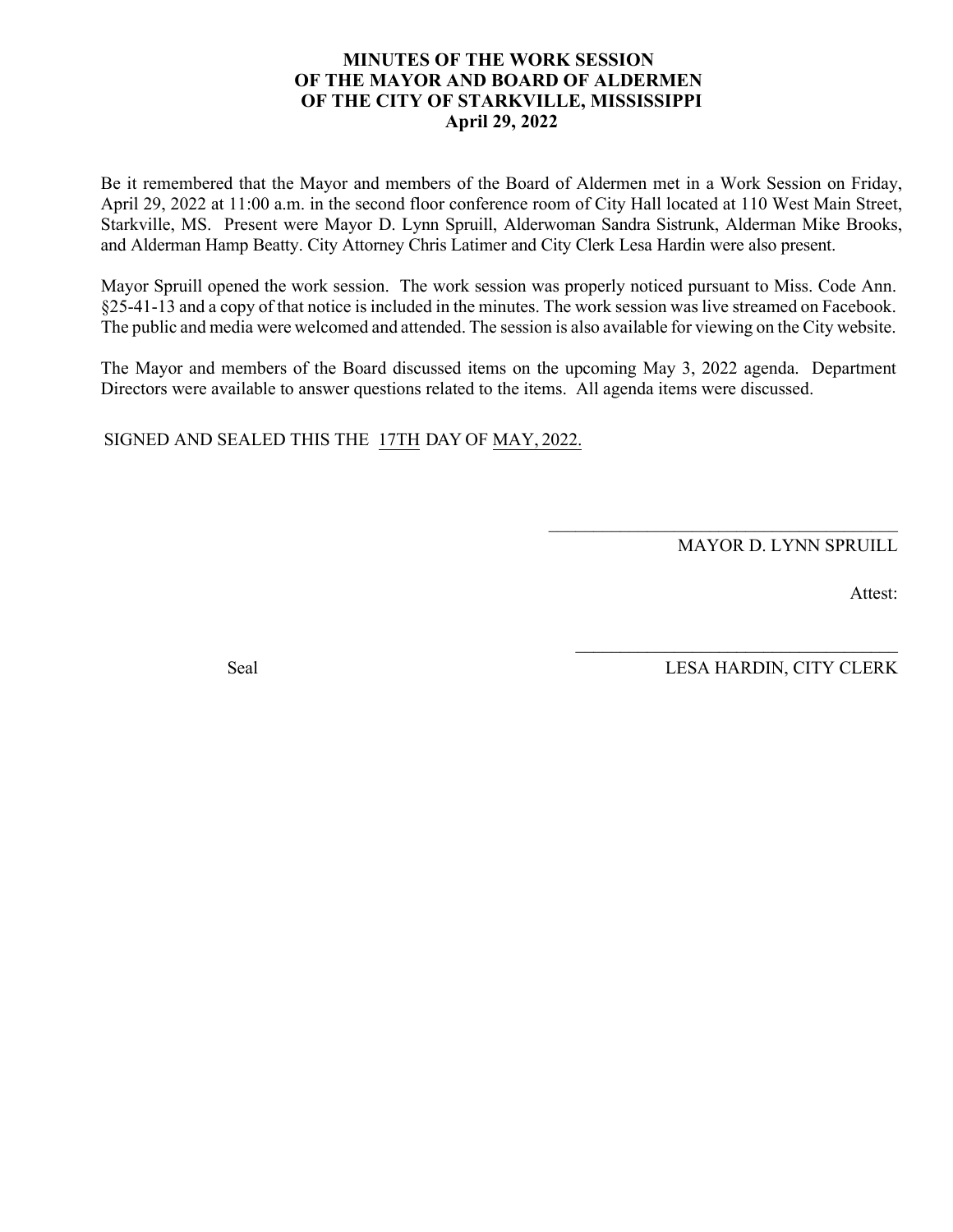

### **WORK SESSION**

### **CITY OF STARKVILLE, MISSISSIPPI APRIL 29, 2022 11:00 a.m.**

#### **A. CALL THE MEETING TO ORDER**

- **B. DISCUSSION OF THE AGENDA ITEMS FOR THE MAY 3, 2022, REGULAR MEETING OF THE BOARD OF ALDERMEN FOR THE CITY OF STARKVILLE.**
- **C. ADJOURN MEETING**